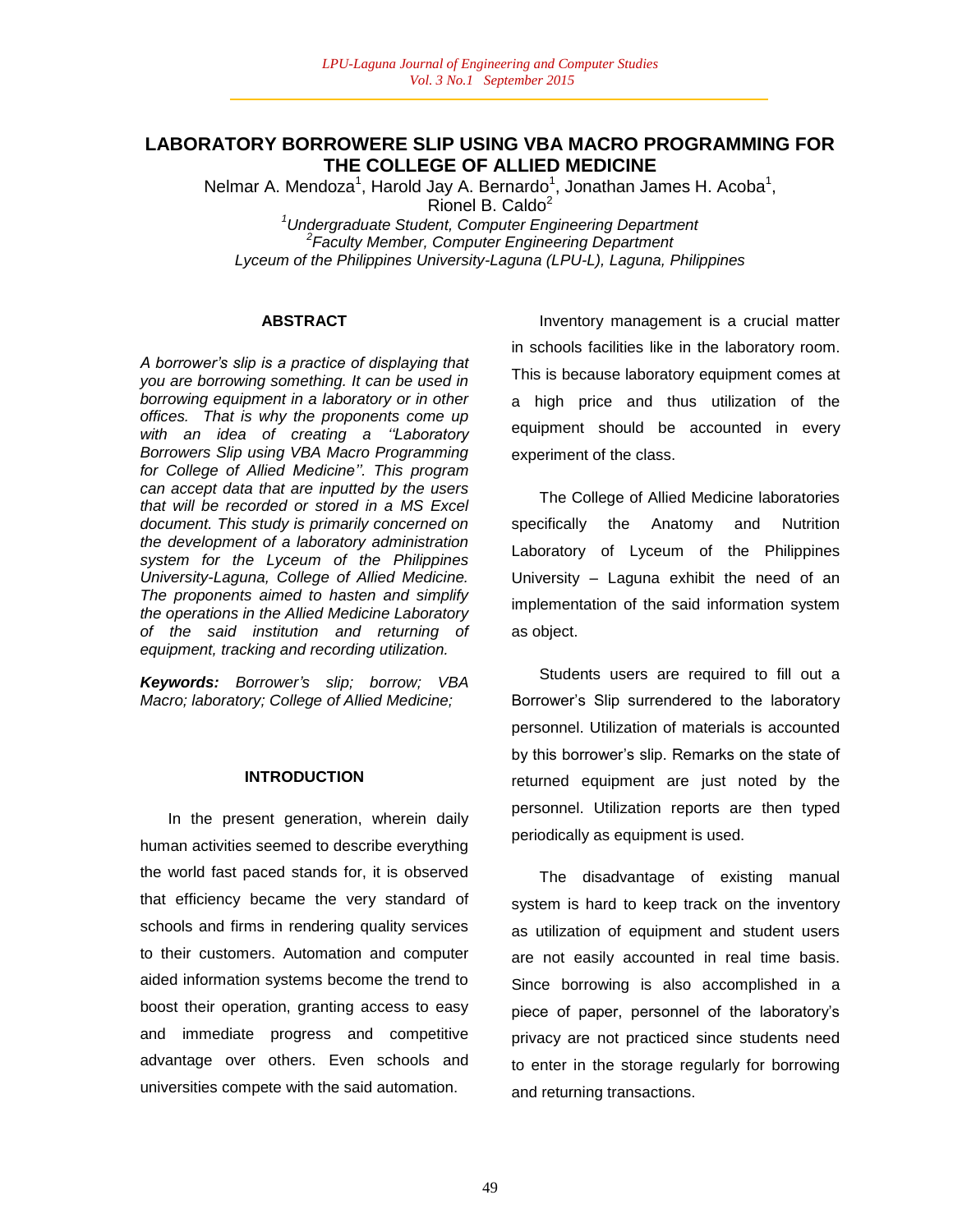## *Objectives*

The general objective of this study is to develop Laboratory Borrowers Slip using VBA Macro Programming for College of Allied Medicine which provides automated operating procedures in the borrowing and returning equipment.

Further objectives are specified as follows:

- a. To develop a simple Laboratory Borrowers Slip using VBA Macro Programming for College of Allied Medicine
- b. To develop a system terminal that enables inter-operability between the student"s users and the laboratory technician of the facility.
- c. To record data that is inputted by the users

### **METHODOLOGY**

### *VBA Macro Programming Platform*

VBA (Visual Basic for Application) is a programming language tool that use to design programs that can manipulate the MS Excel. It enables creating user-defined functions, automating processes and calculations. It develops on the abilities of previous application of macro programming languages such as Word's WordBasic. It can be used to control the features of the main application, including manipulating user interface features, such as menus and toolbars.

VBA Macro Programming is able to record data that are inputted by the user. Macros can allow the user to automatically generate customized reports, charts and perform other data processing functions.

### *Design of Laboratory Borrowers Slip*

The basic procedures included in designing of a laboratory borrowers slip program include the three (3) steps:

- **a. Data Input Selection for the System.**  These data includes the name of the borrowers, the subject, the title of the experiment, the equipment to be borrowed by the users, the quantity of the equipment to be borrowed.
- b. **Designing the Interface of the System.**  The design of the program is with accordance to the type of the program that we are going to create. The touch of color green that represent the College of Allied of Medicine. The proponents also include the user-friendliness of the design for the total functionality of the program to be used.
- **c. Coding.** The program is developed and coded in VBA Macro. Applying all the knowledge prior to the desired output makes use of the different codes for the particular programming language. The proponents also code it in a way where it can be easily understood, in order to easily troubleshoot the program if an error arises.

## *Block Diagram*

The Block Diagram is a graphical representation for program design, which cans define the function of the input and output data wherein the commands is define as the set of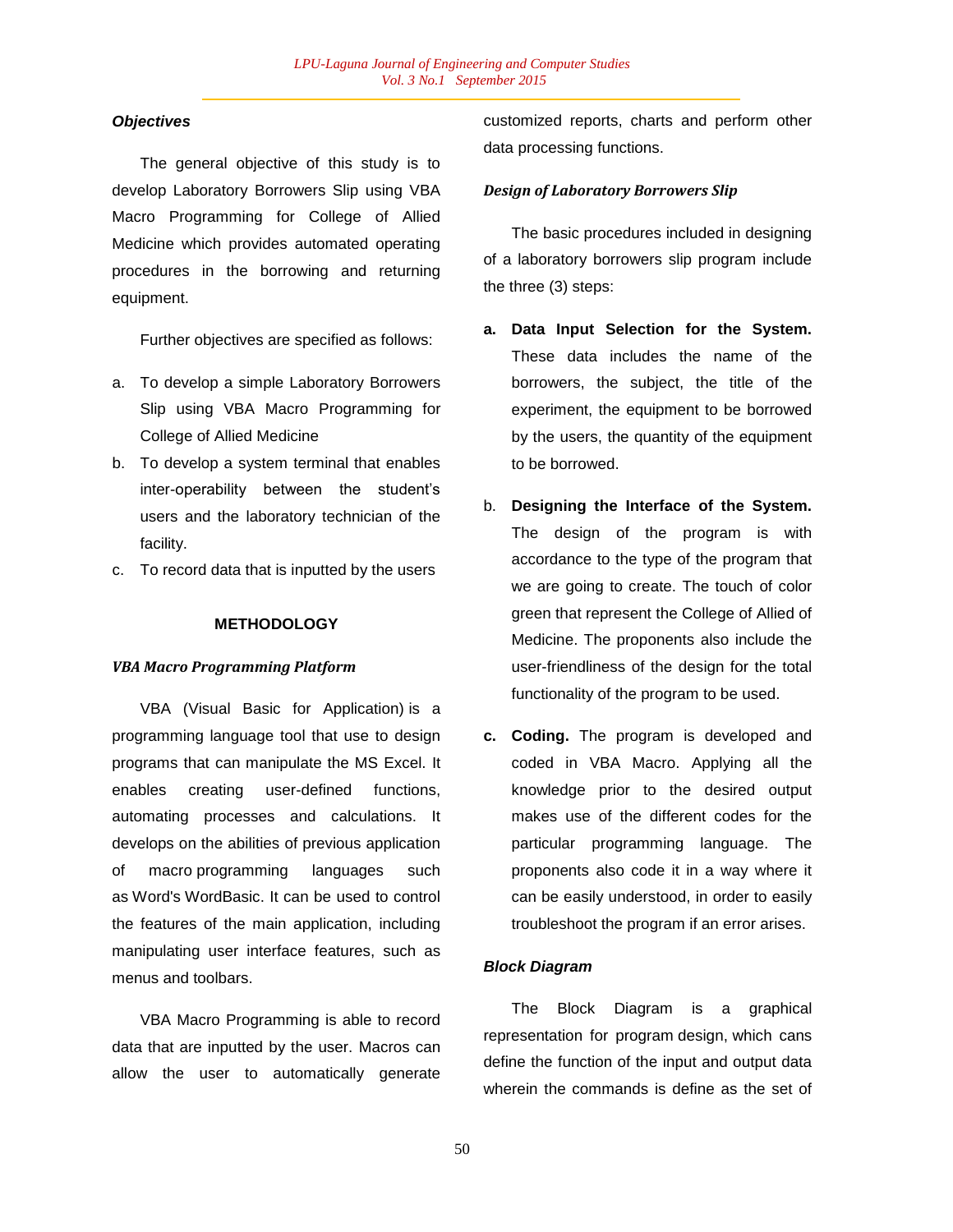basic blocks. Thus, the input and output data are connected to blocks using arrow lines. It will also describe the summary of all the process of a borrowers slip program.



# **Figure 2.3. Block Diagram of Laboratory Borrowers Slip Program**

Figure 2.3 illustrates the summary of how the process goes with the Laboratory Borrowers slip. It includes the quantity and the equipment to be borrowed.

## *IPO Chart*

An input simply means an entry made into a system that can be used as showing the process.

The process is used to complete a project as a whole. Thus, an output is an exit of a system and completing the project and showing it.

In the table below, shows the summary of inputs used, processes done and deliverables obtained are provided by the proponents. It also shows the flow of the inputs, outputs and processes which involved in the operation of laboratory borrowers slip program.

# **Table 2.4. IPO Chart of Laboratory Borrowers Slip**



# **2.5 Flowchart**



# *Figure 2.***5***.Flowchart of Laboratory Borrowers Slip Program*

The figure above show the flow of the inputs, outputs and processes involved in the operation of the laboratory borrowers slip program.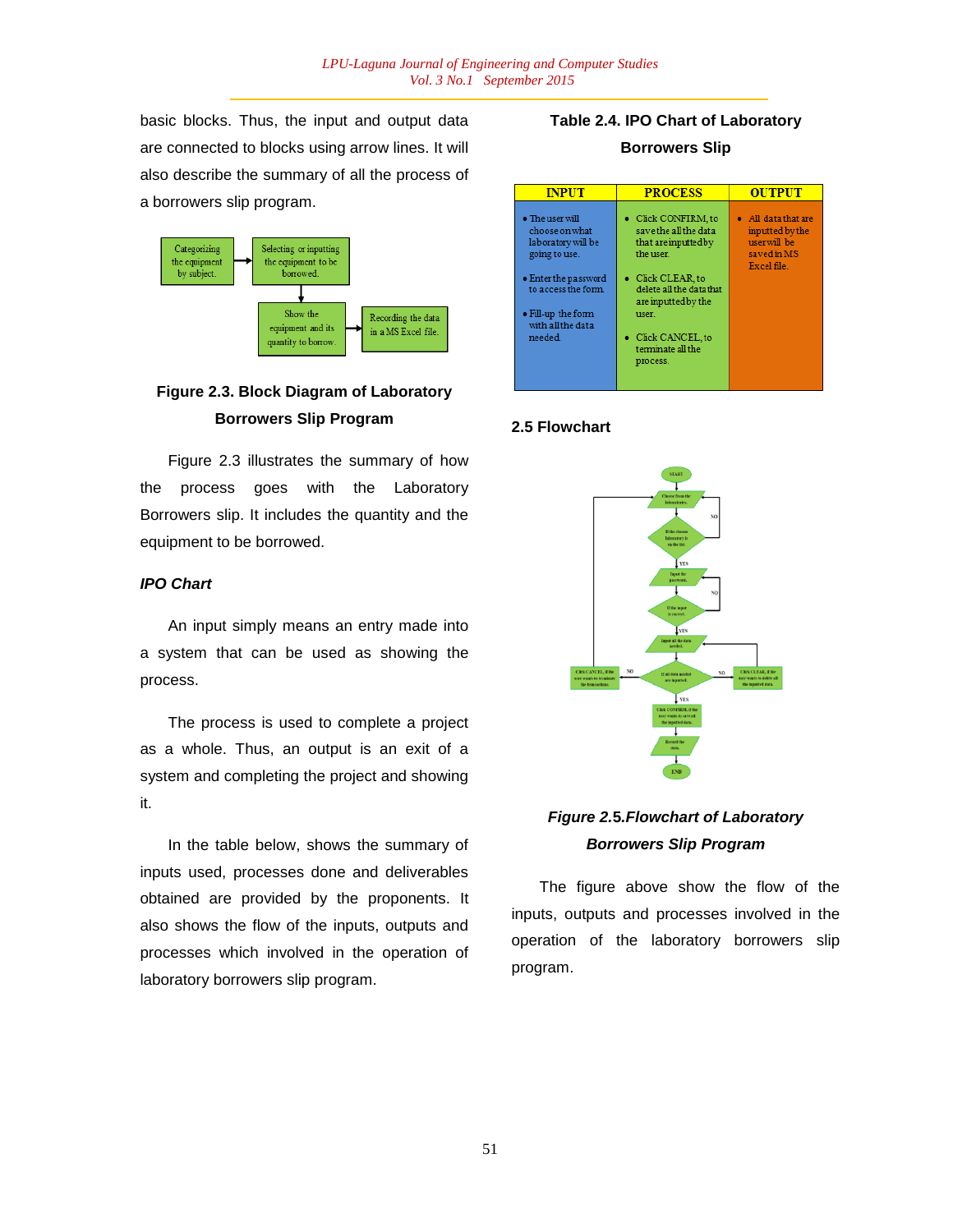# **RESULTS AND DISCUSSION**

#### *Project Description*

The program that the proponents have made, tackles about the subject "Object Oriented programming". It is mainly about Laboratory Borrowers Slip using VBA Macro for the College of Allied Medicine. The user must know what laboratory will going to use. The user will now enter the password to have an access to the user form borrowers slip.

The first thing that the program will show is the list of laboratories where the user would select. After that the user will be directed to the admin that requires inputting the required input in order to access the program. Then it will show the user form laboratory borrowers slip wherein the users are required to fill-out all the data needed.

### *Properties of the Project*

The Laboratory Borrowers slip is a pcbased program. Its software shows the list of laboratories and the transaction of the user. Since it is computerized, it is more convenient and efficient to use than the traditional way of filling out the form manually. Also this program is a user friendly because it is easy to use.

#### *Functions of System*

To understand each functions of the laboratory borrowers slip, the proponents tabulate them. Refer to Table 3.3 below for the Functions of Laboratory Borrowers Slip Program.

# **Table 3.3 Function of Laboratory Borrowers Slip Program**

| <b>ITEM NO.</b> | <b>FUNCTIONS</b>                         | <b>DESCRIPTION</b>                                                                                              |  |
|-----------------|------------------------------------------|-----------------------------------------------------------------------------------------------------------------|--|
| ı               | <b>Faster</b> data<br>updates.           | The data can be updated<br>any time.                                                                            |  |
|                 | Accurate data.                           | The inputted data are<br>accurate.                                                                              |  |
| з               | <b>Faster and reliable</b>               | The program will make<br>work easier.                                                                           |  |
|                 | Program flexibility<br>and accessibility | The program is accessible<br>in every authorize person<br>and especially the<br>administrator.                  |  |
| 5               | User-friendly                            | The program was made<br>under VBA Macro<br>platform that can be easily<br>to use and understand by<br>the user. |  |

#### *Tools and Methodologies of the System*

The program that the proponents have made is the "Laboratory Borrowers Slip using VBA Macro Programming for College of Allied Medicine" which has the ability to let the user select the laboratories where going to use. Then it will show the admin account that requires inputting the required password in order to have an access. After that the user are required to fill out all the necessary data. Then, the user will choose CONFIRM, if all the data are complete. CANCEL, if the user wants to abort the transaction and CLEAR if the user wants to clear all the inputted data.



**Figure 3.4.1 Start Command Button**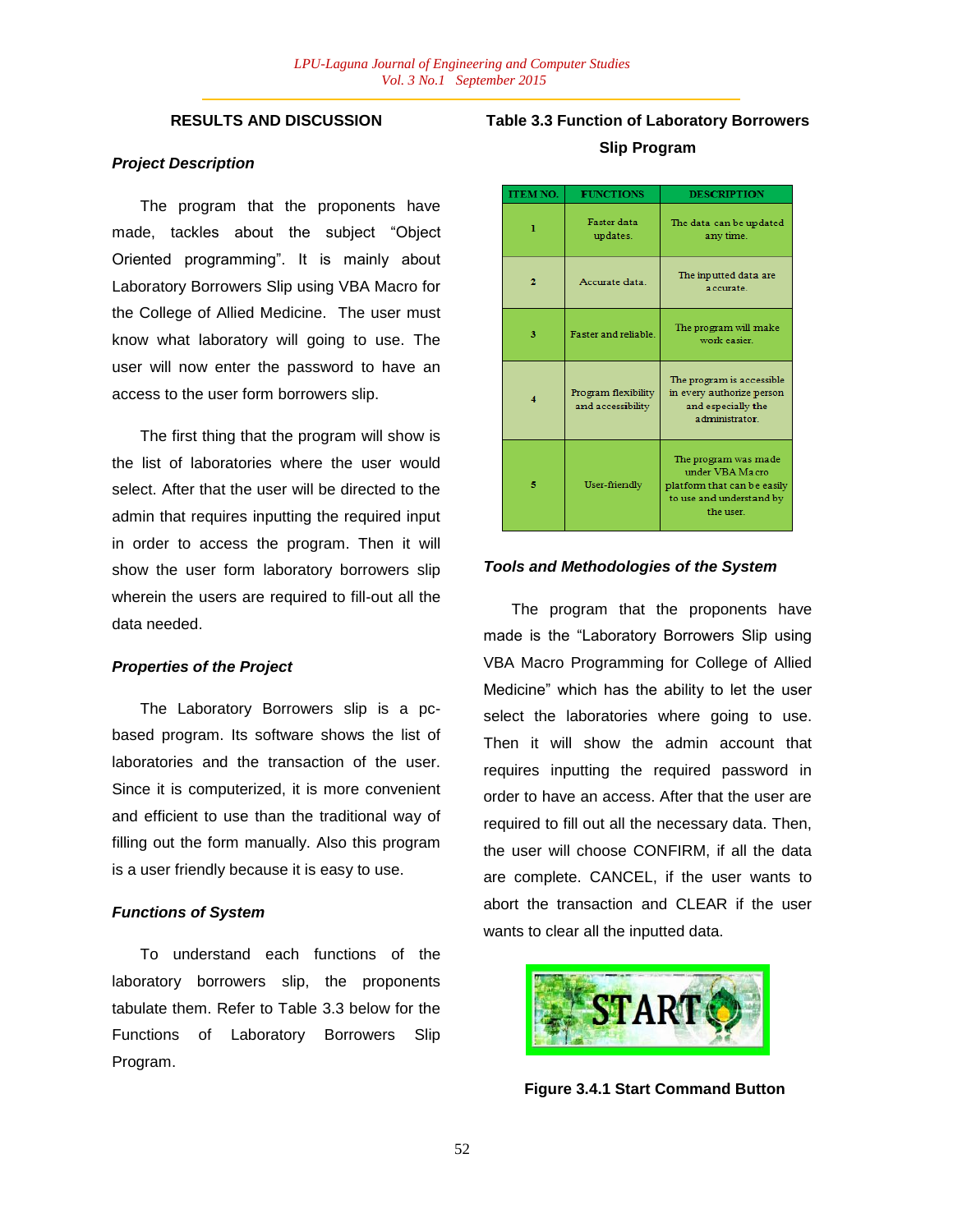The figure above shows the start command button. By clicking this button, you will be able to access the administrator log-in.



**Figure 3.4.2 Borrower's Slip Log**

The figure above shows the home page of the Borrower"s slip wherein the choices are the list of laboratories used by the College of Allied Medicine.



**Figure 3.4.3 Anatomy Log-in User Form**

In the Figure 3.4.3, show the log-in user form. By means of this user form, the borrowers slip will be secure.

| <b>Microsoft Excel</b>         |  |  |  |  |
|--------------------------------|--|--|--|--|
| Welcome To Anatomy Laboratory! |  |  |  |  |
| OK                             |  |  |  |  |

**Figure 3.4.4 Message Box**

In the figure above, show the message box. This message box means that the user is successfully log-in in the borrowers slip.

| <b>Crainin</b>                 |        | LYCEUM OF THE PHILIPPINES UNIVERSITY - LAGUNA<br>LYCEUM - ST. CABRINI COLLEGE OF ALLED MEDICINE<br><b>ANATOMY LABORATORY BORROWER'S SLIP</b> |                        |                                                  |                         |                               |  |
|--------------------------------|--------|----------------------------------------------------------------------------------------------------------------------------------------------|------------------------|--------------------------------------------------|-------------------------|-------------------------------|--|
| Purpose:<br>Subject:<br>Title: |        |                                                                                                                                              |                        | Date Borrowed:<br><b>Time Start:</b><br>Section: |                         | March 09, 2015<br>06:54:17 PM |  |
| Schedule:                      | Monday | * Expt No.:                                                                                                                                  | Duration:              |                                                  | 1 hour Croup: Group 1 = |                               |  |
| Oty.                           | Unit   | <b>Item/Description</b>                                                                                                                      |                        |                                                  |                         | Category                      |  |
|                                |        | -Select Item-                                                                                                                                |                        |                                                  |                         | -Select Category-             |  |
|                                |        | -Select Item-                                                                                                                                |                        |                                                  | -Select Category-       |                               |  |
|                                |        | -Select Item-<br>è                                                                                                                           |                        |                                                  | -Select Category-       |                               |  |
|                                |        | -Select Item-<br>٠                                                                                                                           |                        |                                                  | -Select Category-       |                               |  |
|                                |        | -Salact Item-<br>٠                                                                                                                           |                        |                                                  |                         | -Select Category-             |  |
|                                |        | -Select Item-<br>٠<br>-Select Item-<br>٠                                                                                                     |                        |                                                  | -Select Category-       |                               |  |
|                                |        |                                                                                                                                              |                        |                                                  |                         | -Select Category-             |  |
|                                |        | -Select Item-                                                                                                                                |                        | ٠                                                |                         | -Salect Category-             |  |
|                                |        | -Select Item-<br>٠                                                                                                                           |                        |                                                  | -Salect Category-       |                               |  |
|                                |        | -Select Item-                                                                                                                                |                        |                                                  |                         | -Salect Category-             |  |
| Name of Borrower:              |        |                                                                                                                                              | Instructor:            |                                                  |                         |                               |  |
| <b>Student Number:</b>         |        |                                                                                                                                              | Lab. Assistant's Name: |                                                  |                         |                               |  |
|                                |        |                                                                                                                                              |                        |                                                  |                         |                               |  |

# **Figures 3.4.5Borrowers slip Home Page**

In the figure above, shows the borrowers slip wherein the user can input data and will be recorded in a MS Excel document.

| Microsoft Excel             |    |
|-----------------------------|----|
| Please Select a Laboratory! |    |
|                             | OK |

# **Figure 3.4.6 Error Notification in Selecting Laboratory**



# **Figure 3.4.7 Error Notification in Inputting the Password**

Figure 3.4.6 and Figure 3.4.7 shows an error notification**.** This will only appear to the